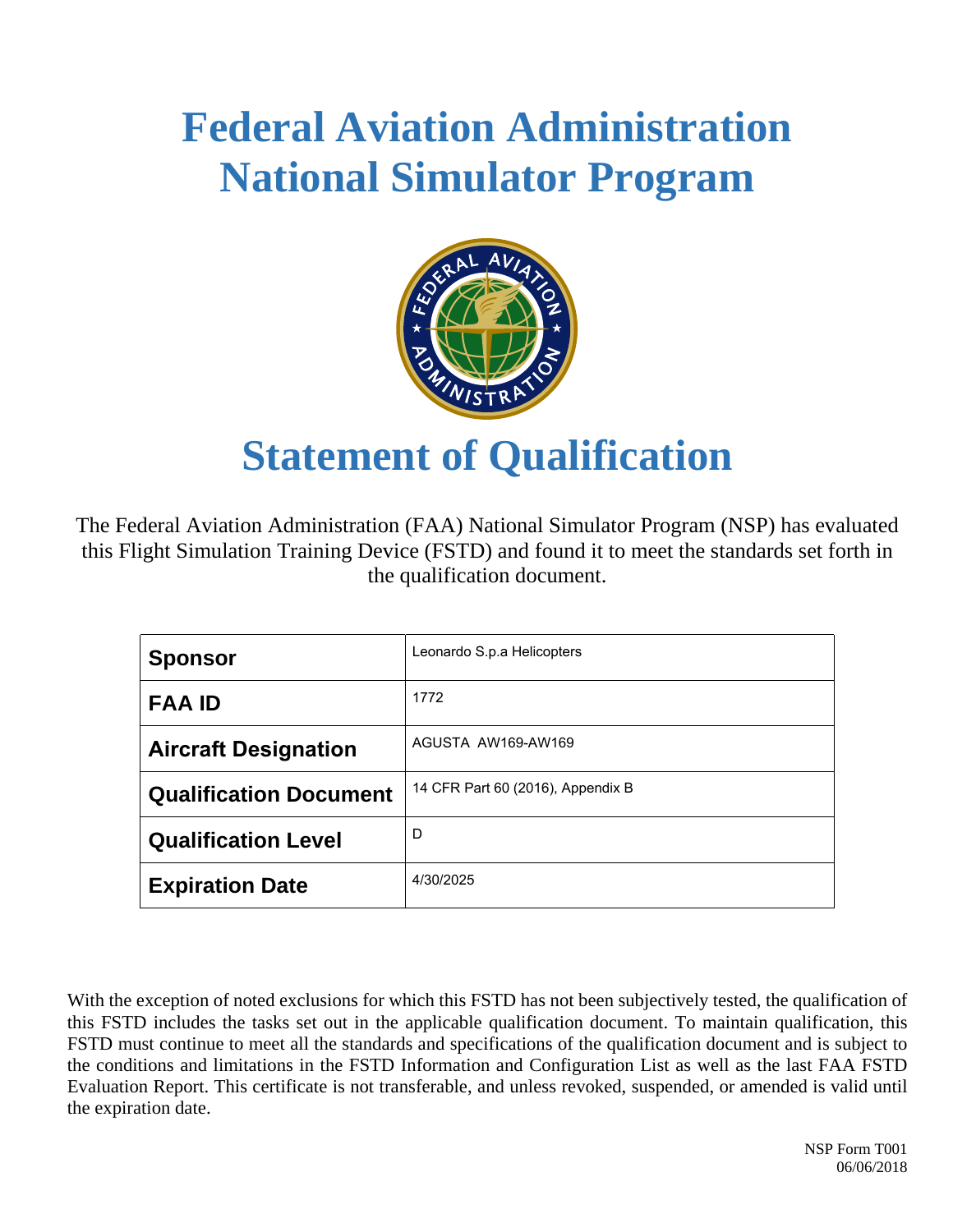| <b>Federal Aviation Administration</b>                              |                                     | <b>Sponsor Name:</b>                                     | Leonardo S.p.a Helicopters |
|---------------------------------------------------------------------|-------------------------------------|----------------------------------------------------------|----------------------------|
| <b>National Simulator Program</b>                                   |                                     | Designator:                                              | <b>UGAW</b>                |
|                                                                     |                                     | FAAID:                                                   | 1772                       |
| <b>FSTD INFORMATION &amp; CONFIGURATION</b>                         |                                     | Make/Model/Series:                                       | LENRDO-AW169-169           |
|                                                                     |                                     | <b>Evaluation Interval:</b>                              | 36                         |
|                                                                     |                                     | Section 1. Sponsor   FSTD Location   Contact Information |                            |
| <b>FSTD Location</b>                                                |                                     |                                                          |                            |
| <b>Training Facility Name:</b>                                      | Leonardo-Philadelphia Training Acad |                                                          |                            |
| Address:                                                            | 3050 Red Lion Road                  |                                                          |                            |
| <b>City</b>                                                         | <b>PHILADELPHIA</b>                 |                                                          |                            |
| State/Prov/Terr:                                                    | PA                                  |                                                          |                            |
| Country.                                                            | <b>USA</b>                          |                                                          |                            |
| ZIP:                                                                | 19114                               |                                                          |                            |
| Local FAA Authority/ FAA Training Program Approval Authority (TPAA) |                                     |                                                          |                            |
| Name:                                                               | Wynne, Hollis                       |                                                          |                            |
| Address:                                                            | 8700 Freeport Parkway, Suite 200B,  |                                                          |                            |
|                                                                     |                                     |                                                          |                            |

| <b>City</b>      | <b>IRVING</b> |         |                       |
|------------------|---------------|---------|-----------------------|
| State/Prov/Terr: | <b>TX</b>     | Office: | 225-932-5903          |
| Country.         | <b>USA</b>    | Cell:   | 337-424-3467          |
| ZIP:             | 75039         | Email:  | hollis.kwynne@faa.gov |
|                  |               |         |                       |

# **FAAAlternatePOC(APM, FTPM, if applicable)**

| Name:            |         |
|------------------|---------|
| Address:         |         |
| City.            |         |
| State/Prov/Terr: | Office: |
| Country.         | Cell:   |
| ZIP:             | Email:  |

### **Sponsor FSTD Management Representative**

| Name:                             |               | Cella, Alessandro   |                                      |  |
|-----------------------------------|---------------|---------------------|--------------------------------------|--|
| Address:                          |               | Via Indipendenza, 2 |                                      |  |
| <b>City.</b>                      | SESTO CALENDE |                     |                                      |  |
| State/Prov/Terr:                  | $\mathsf{I}$  | Office:             | +39 0331 915082                      |  |
| <b>Country.</b>                   | <b>ITA</b>    | Cell:               | +39 3455 775607                      |  |
| ZIP:                              | 21018         | Email:              | alessandro.cella@leonardocompany.com |  |
| <b>Sponsor FSTD Local Contact</b> |               |                     |                                      |  |

| Sponsor FSTD Local Contact |                      |                     |                        |  |
|----------------------------|----------------------|---------------------|------------------------|--|
| Name:                      |                      | Orsini, Daniele     |                        |  |
| Address:                   |                      | Via Indipendenza, 2 |                        |  |
| <b>City</b>                | <b>SESTO CALENDE</b> |                     |                        |  |
| State/Prov/Terr:           | $\mathsf{I}$         | Office:             | +39 0331 915097        |  |
| Country.                   | ITA                  | Cell:               | +39 340 601 7320       |  |
| ZIP:                       | 21018                | Email:              | daniele.orsini@cae.com |  |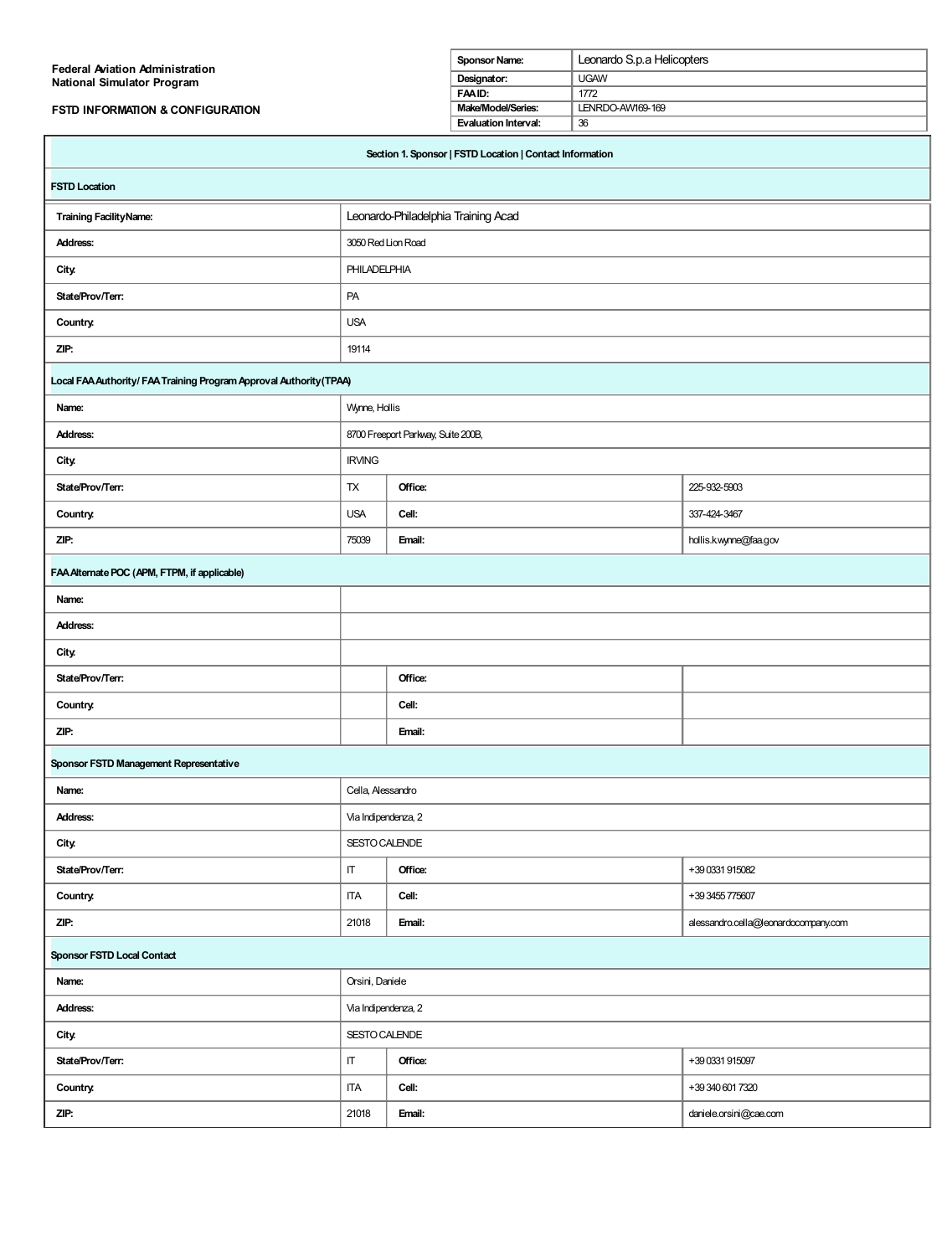| <b>Federal Aviation Administration</b>      | <b>Sponsor Name:</b> | Leonardo S.p.a Helicopters |
|---------------------------------------------|----------------------|----------------------------|
| <b>National Simulator Program</b>           | Designator:          | <b>UGAW</b>                |
|                                             | FAAID:               | 1772                       |
| <b>FSTD INFORMATION &amp; CONFIGURATION</b> | Make/Model/Series:   | LENRDO-AW169-169           |
|                                             | Evaluation Interval: | 36                         |
| ____________                                |                      |                            |

| Section 2. FSTD Information                 |                                                                        |                                     |                             |  |  |
|---------------------------------------------|------------------------------------------------------------------------|-------------------------------------|-----------------------------|--|--|
| A/C Common Name:                            | LENRDO LENRDO-AW169                                                    | Manufacturer Name:                  | Leonardo Helicopters S.p.A. |  |  |
| A/C Alternative Name:                       | AGUSTA AW169-AW169                                                     | <b>Manufactured Year:</b>           | 2020                        |  |  |
| <b>Qualification Basis:</b>                 | 14 CFR Part 60 (2016), Appendix B                                      | <b>Manufacture Serial No:</b>       | 119065-1855                 |  |  |
| <b>Qualification Level:</b>                 | D                                                                      | Sponsor's FSTD ID:                  | AW169 FS#2                  |  |  |
| <b>FSTD Class:</b>                          | <b>Helo FFS</b>                                                        | <b>Evaluation Base Month:</b>       | Jan                         |  |  |
| FSTD Seats Available:                       | 5                                                                      | FSTD Convertible to:                | $1797$                      |  |  |
| <b>FSTD Configuration Information</b>       |                                                                        |                                     |                             |  |  |
| FSTD Configuration (1):                     | LENRDO-AW169-169                                                       |                                     |                             |  |  |
| FSTD Configuration (2):                     | LENDRO-AW609-609                                                       |                                     |                             |  |  |
| FSTD Configuration (3):                     |                                                                        |                                     |                             |  |  |
| FSTD Configuration (4):                     |                                                                        |                                     |                             |  |  |
| FSTD Configuration (5):                     |                                                                        |                                     |                             |  |  |
| <b>FSTD Engine Information</b>              |                                                                        |                                     |                             |  |  |
| Pri. Engine Type / Thrust:                  | 2xP&WC PW210A / 1100 hp                                                | <b>FADEC Version:</b>               | FADEC SWVer. 3.1            |  |  |
| Alt. Engine Type / Thrust:                  |                                                                        | <b>FADEC Version:</b>               |                             |  |  |
| Alt. Engine Type / Thrust:                  |                                                                        | <b>FADEC Version:</b>               |                             |  |  |
| Alt. Engine Type / Thrust:                  |                                                                        | <b>FADEC Version:</b>               |                             |  |  |
| <b>Flight Instrumentation &amp; Systems</b> |                                                                        |                                     |                             |  |  |
| <b>V</b> NVG                                |                                                                        | $\overline{\phantom{a}}$ Other:     |                             |  |  |
| $\Box$ CPDLC                                |                                                                        | $\overline{\mathbf{V}}$ Other: EFIS |                             |  |  |
| <b>EFB Class:</b>                           |                                                                        | $\overline{\phantom{a}}$ Other:     |                             |  |  |
| Data Sources & Models                       |                                                                        |                                     |                             |  |  |
| Flight Control Data: Model/Revision:        | AW169 FSTD Flight Controls Data Gathering Report 169F0062T002/2 Rev. A |                                     |                             |  |  |
| Aero Model: Source/Model/Revision:          | AVV169 FFS Validation Data Roadmap - 169F1920U001 Rev. B               |                                     |                             |  |  |
| <b>Visual System</b>                        |                                                                        |                                     |                             |  |  |
| Image Generator Make/Model                  | CAE Medallion 6223                                                     |                                     |                             |  |  |

|                                 | CAE Medallion 6223<br>Image Generator Make/Model: |     |                        |                               |              |    |
|---------------------------------|---------------------------------------------------|-----|------------------------|-------------------------------|--------------|----|
| DisplayType:                    | Direct, Non-Collimated                            |     | Visual Projector Type: |                               | LCoS/LED/DLP |    |
| Horizontal Field of View(degs): |                                                   | 220 |                        | Vertical Field of View(degs): |              | 75 |
| Avionics                        |                                                   |     |                        |                               |              |    |
| Manufacturer                    | Leonardo Helicopters                              |     |                        |                               |              |    |
| <b>Model</b>                    | Avionic system                                    |     |                        |                               |              |    |
| Standard/Revision               | SW Phase 4.0                                      |     |                        |                               |              |    |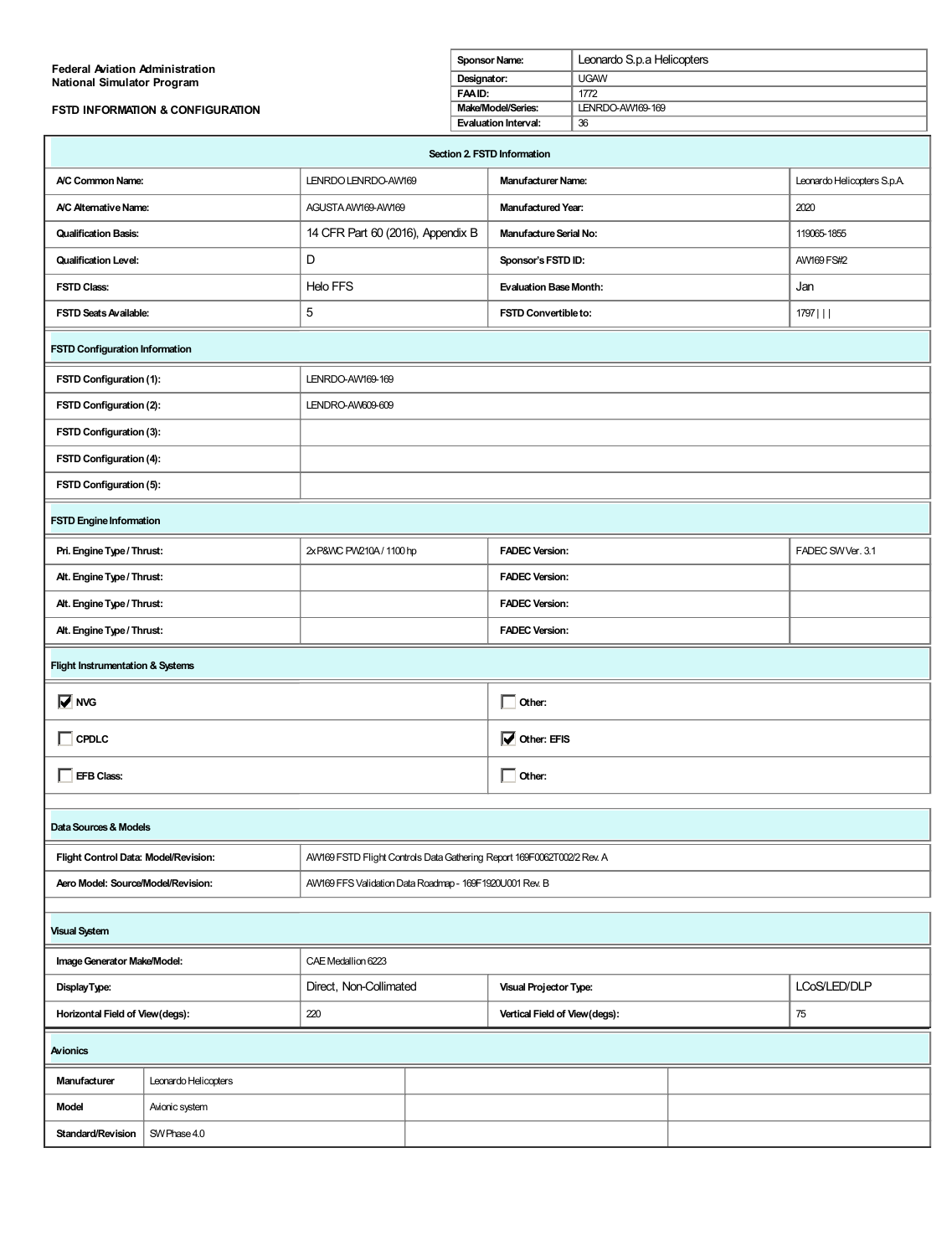| <b>Federal Aviation Administration</b>      | Sponsor Name:        | Leonardo S.p.a Helicopters |
|---------------------------------------------|----------------------|----------------------------|
| National Simulator Program                  | Designator:          | <b>UGAW</b>                |
|                                             | FAAID:               | 1772                       |
| <b>FSTD INFORMATION &amp; CONFIGURATION</b> | Make/Model/Series:   | LENRDO-AW169-169           |
|                                             | Evaluation Interval: | 36                         |

| <b>Flight Management System</b> |                      |  |  |
|---------------------------------|----------------------|--|--|
| <b>Manufacturer:</b>            | Leonardo Helicopters |  |  |
| Model:                          | Avionic system       |  |  |
| <b>Type/Revision:</b>           | SW Phase 4.0         |  |  |

| <b>Motion System</b> |                 |  |
|----------------------|-----------------|--|
| Manufacturer:        | Moog - CAE Inc. |  |
| Type:                | Electric        |  |
| Axis:                | 6               |  |

| <b>Airport Qualification Models</b> |              |  |
|-------------------------------------|--------------|--|
| 1: Airport / Runways / Taxiway.     | KTEB/AII/AI  |  |
| 2: Airport / Runways / Taxiway      | LIRF/AII/AII |  |
| 3: Airport / Runways / Taxiway      |              |  |
|                                     |              |  |

| <b>Visual Ground Segment</b> |         |
|------------------------------|---------|
| Airport / Landing RW         | KJFK/4R |
|                              |         |

| Helicopter Non-Airport Landing Areas |                                                                        |  |
|--------------------------------------|------------------------------------------------------------------------|--|
| Elevated Surface:                    | "Pietralata" and "Ministero della Difesa" - elevated heliports - Italy |  |
| <b>Confined Landing Area:</b>        | "P. Repubblica" and "S. Pertini" Hospital - confined areas - Italy     |  |
| <b>Sloped Surface</b>                | KTEB-slope area - N 40:45:35.70 / W74:05:19.70                         |  |

٦

| Other National Aviation Authority Qualifications (US-NAA BASA-SIPs Agreements Only) |  |  |  |
|-------------------------------------------------------------------------------------|--|--|--|
| NAA Name:                                                                           |  |  |  |
| <b>NAA FSTD ID No:</b>                                                              |  |  |  |
| <b>NAA Qualification Level:</b>                                                     |  |  |  |
| NAA Qualification Basis:                                                            |  |  |  |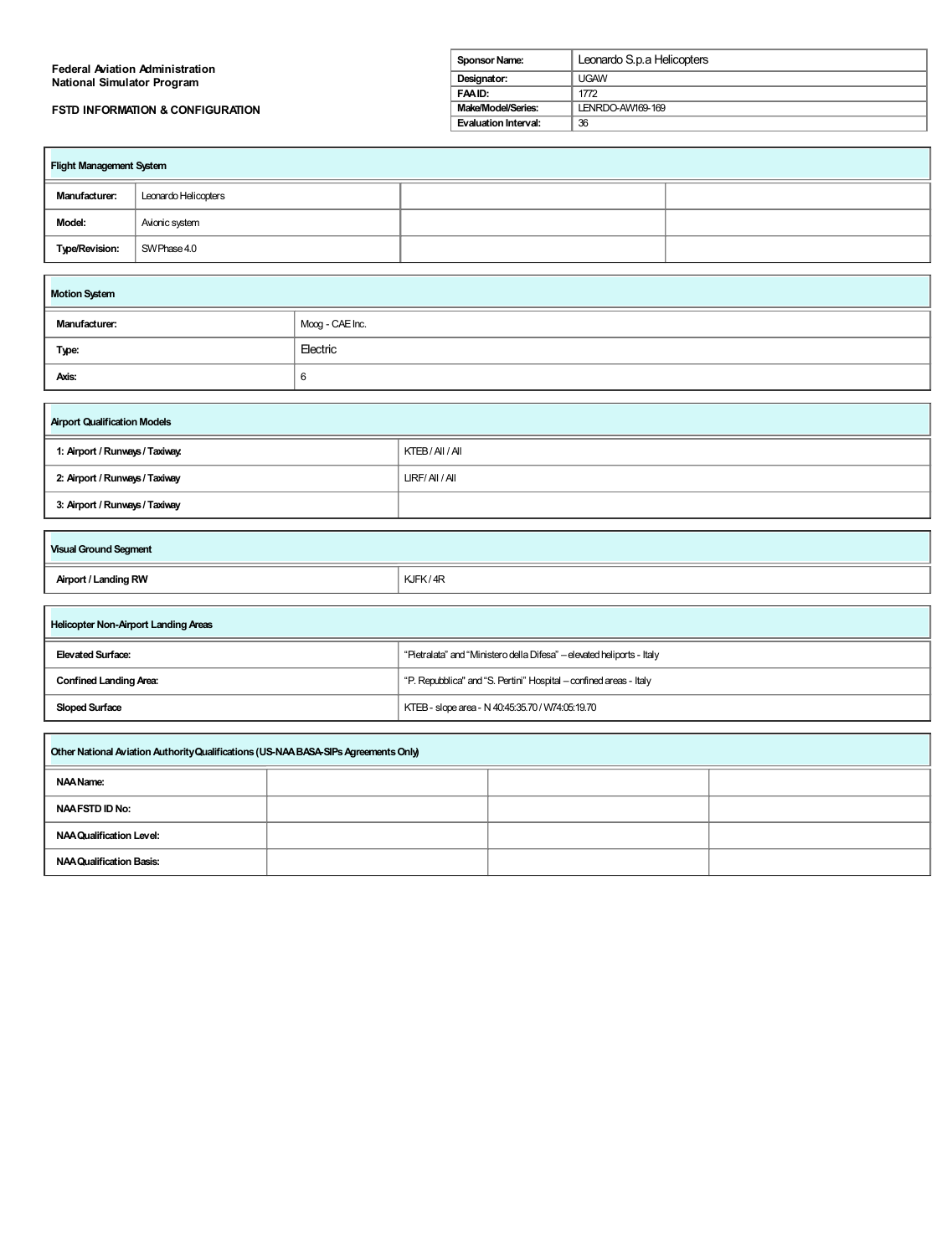| <b>Federal Aviation Administration</b>      | <b>Sponsor Name:</b>        | Leonardo S.p.a Helicopters |
|---------------------------------------------|-----------------------------|----------------------------|
| <b>National Simulator Program</b>           | Designator:                 | <b>UGAW</b>                |
|                                             | FAAID:                      | 1772                       |
| <b>FSTD INFORMATION &amp; CONFIGURATION</b> | Make/Model/Series:          | LENRDO-AW169-169           |
|                                             | <b>Evaluation Interval:</b> | 36                         |

Except for <u>Non-Qualified</u> items, this FSTD is qualified to performall maneuvers, procedures, tasks, and functions listed in the applicable QPS Appendix, Tables 1B and 1C of 14 CFR Part 60 as amended. Additionally, this FS

| Section 3a. Level 6 and Above FSTD Additional FSTD Qualified Maneuvers, Procedures, Tasks, and Functions<br>(not stated in 14CFR Part 60 Appendix (A,B,C, or D) Attachment 1, Table 1B) |                                 |                                 |                                                                    |
|-----------------------------------------------------------------------------------------------------------------------------------------------------------------------------------------|---------------------------------|---------------------------------|--------------------------------------------------------------------|
| Area/Function/Maneuver                                                                                                                                                                  | Requested<br>(Sponsor Use)      | Qualified<br>(FAA Use Only)     | <b>Remarks</b><br>(Include Partial Task Limitations if Applicable) |
| CAT I (Minimums IAW sponsor/operator authorization)                                                                                                                                     | $\overline{\mathbf{v}}$         | $\overline{\mathbf{v}}$         |                                                                    |
| CAT II (Minimums IAW sponsor/operator authorization)                                                                                                                                    | Г                               |                                 |                                                                    |
| CAT III (Minimums IAW sponsor/operator authorization)                                                                                                                                   | г                               | г                               |                                                                    |
| Circling Approach                                                                                                                                                                       | $\overline{\blacktriangledown}$ | $\overline{\blacktriangledown}$ |                                                                    |
| <b>Windshear Training</b>                                                                                                                                                               | Г                               | г                               |                                                                    |
| Auto-Coupled Approach                                                                                                                                                                   | $\overline{\mathbf{v}}$         | $\overline{\mathbf{v}}$         |                                                                    |
| Auto Go Around                                                                                                                                                                          | $\overline{\blacktriangledown}$ | $\overline{\blacktriangledown}$ |                                                                    |
| Auto-Land / Roll-Out Guidance                                                                                                                                                           | г                               |                                 |                                                                    |
| TCAS/ACAS I / II II                                                                                                                                                                     | $\overline{\mathbf{v}}$         | $\overline{\mathbf{v}}$         | <b>TCASII</b>                                                      |
| WX-Radar                                                                                                                                                                                | $\overline{\blacktriangledown}$ | $\overline{\blacktriangledown}$ |                                                                    |
| HUD/HGS                                                                                                                                                                                 | Г                               | L                               |                                                                    |
| EFVS/SVS                                                                                                                                                                                | $\overline{\mathbf{v}}$         | $\overline{\blacktriangledown}$ | Synthetic Vision System (SVS)                                      |
| TAWS (GPWS / EGPWS)                                                                                                                                                                     | $\overline{\blacktriangledown}$ | $\overline{\blacktriangledown}$ | HTAWS (EGPWS)                                                      |
| <b>SMGCS</b>                                                                                                                                                                            | г                               |                                 |                                                                    |
| <b>Enhanced Taxi Markings</b>                                                                                                                                                           | $\overline{\mathbf{v}}$         | $\overline{\mathbf{v}}$         |                                                                    |
| RWSL/LAHSO                                                                                                                                                                              | г                               | г                               |                                                                    |
| LPV GPS WAAS $\boxed{\blacktriangledown}$ LPV $\boxed{\blacktriangledown}$ GPS $\boxed{\blacktriangledown}$ WAAS                                                                        | $\overline{\blacktriangledown}$ | $\overline{\blacktriangledown}$ |                                                                    |
| RNP/AR                                                                                                                                                                                  | $\overline{\blacktriangledown}$ | $\overline{\mathbf{v}}$         | KTEB RNAV (RNP) Z RWY 6                                            |
| $ADS-B$ In                                                                                                                                                                              | г                               |                                 |                                                                    |
| Full Stall (14CFR Part 60 (2016)/FSTD Directive 2)                                                                                                                                      | г                               |                                 |                                                                    |
| UPRT (14CFR Part 60 (2016)/FSTD Directive 2)                                                                                                                                            | г                               |                                 |                                                                    |
| Icing (14CFR Part 60 (2016)/FSTD Directive 2)                                                                                                                                           | Г                               |                                 |                                                                    |
| Realistic Gusting Crosswind (14CFR Part 60 (2016)/FSTD<br>Directive 2)                                                                                                                  |                                 |                                 |                                                                    |
| Bounced Landing (14CFR Part 60 (2016)/FSTD Directive 2)                                                                                                                                 | г                               |                                 |                                                                    |
| Other                                                                                                                                                                                   | Г                               |                                 |                                                                    |
| Other                                                                                                                                                                                   | г                               | г                               |                                                                    |
| Other                                                                                                                                                                                   | L                               |                                 |                                                                    |
| Other                                                                                                                                                                                   | г                               |                                 |                                                                    |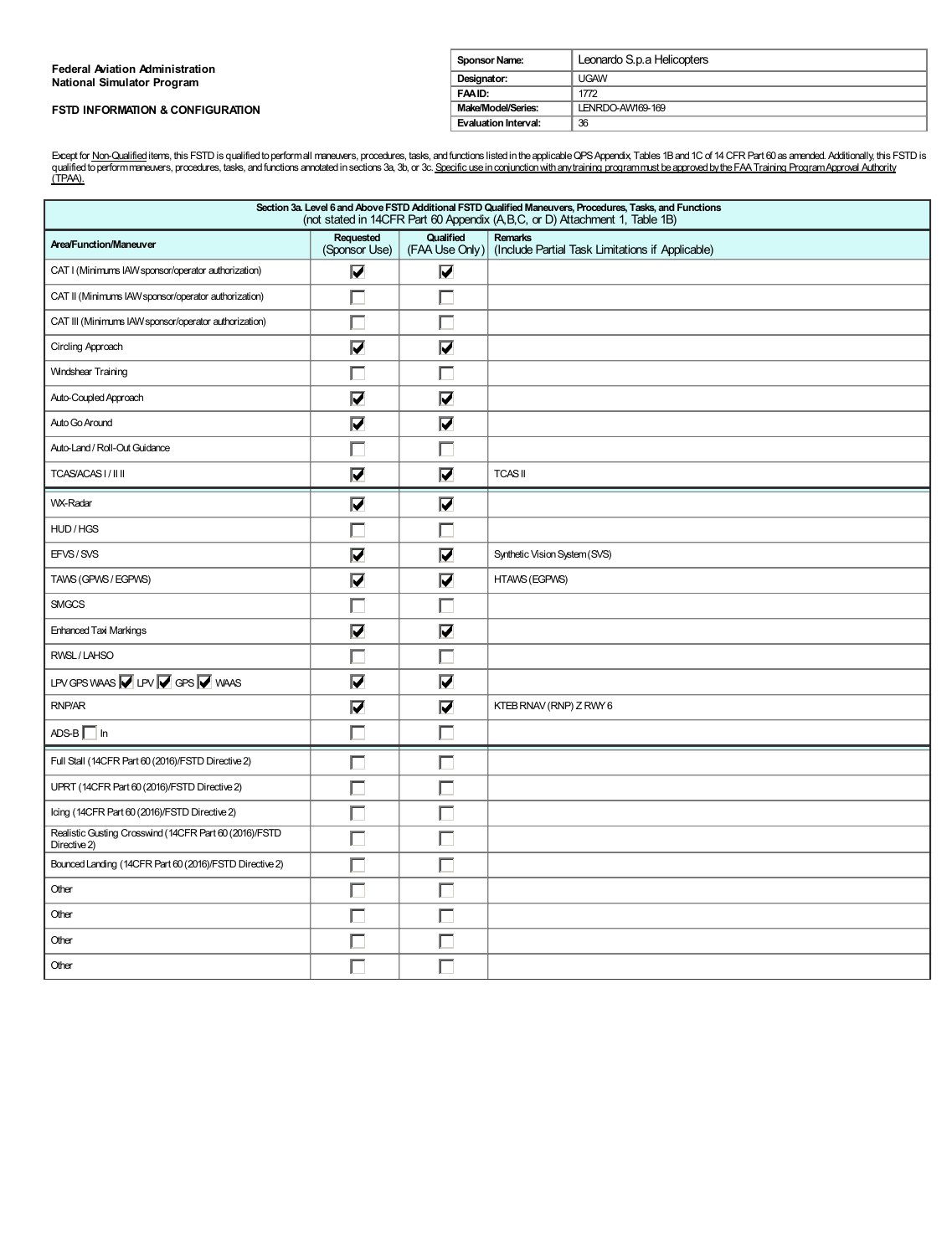### **FSTD INFORMATION & CONFIGURATION**

| <b>Sponsor Name:</b> | Leonardo S.p.a Helicopters |  |  |
|----------------------|----------------------------|--|--|
| Designator:          | <b>UGAW</b>                |  |  |
| FAAID:               | 1772                       |  |  |
| Make/Model/Series:   | LENRDO-AW169-169           |  |  |
| Evaluation Interval: | 36                         |  |  |

| Section 3b. Level 6 and Above FSTD Additional Helicopter FSTD Qualified Maneuvers, Procedures, Tasks, and Functions<br>(not stated in 14CFR Part 60 Appendix (C or D) Attachment 1, Table 1B) |                                 |                         |                                                                                                                            |
|-----------------------------------------------------------------------------------------------------------------------------------------------------------------------------------------------|---------------------------------|-------------------------|----------------------------------------------------------------------------------------------------------------------------|
| <b>Area/Function/Maneuver</b>                                                                                                                                                                 | Requested<br>(Sponsor Use)      | Qualified               | <b>Remarks</b><br>(FAA Use Only) (Include Partial Task Limitations if Applicable)                                          |
| <b>Helicopter Slope Landings</b>                                                                                                                                                              | ☑                               | M                       | KTEB-slope area - N 40:45:35.70 / W074:05:19.70; N 40.45.59 / W074.05.23                                                   |
| Helicopter External Load Operations                                                                                                                                                           | $\overline{\mathbf{v}}$         | $\overline{\mathbf{V}}$ |                                                                                                                            |
| Helicopter Pinnacle Approach to Landings                                                                                                                                                      | $\overline{\mathbf{v}}$         | ☑                       | "Pietralata" and "Ministero della Difesa" – elevated heliports N 40:45:28.85 / W 074:05:21.73; N 40.45.59 / W<br>074.05.23 |
| Helicopter Night Vision Maneuvers Class A   Class B Lens<br>⊽                                                                                                                                 | $\overline{\blacktriangledown}$ | $\overline{\mathbf{v}}$ |                                                                                                                            |
| Helicopter Category A Takeoffs                                                                                                                                                                | $\overline{\mathbf{v}}$         | $\overline{\mathbf{v}}$ |                                                                                                                            |
| Other Oil Rig                                                                                                                                                                                 | $\overline{\mathbf{v}}$         | ∇                       |                                                                                                                            |
| Other                                                                                                                                                                                         |                                 |                         |                                                                                                                            |
| Other                                                                                                                                                                                         |                                 |                         |                                                                                                                            |
| Other                                                                                                                                                                                         |                                 |                         |                                                                                                                            |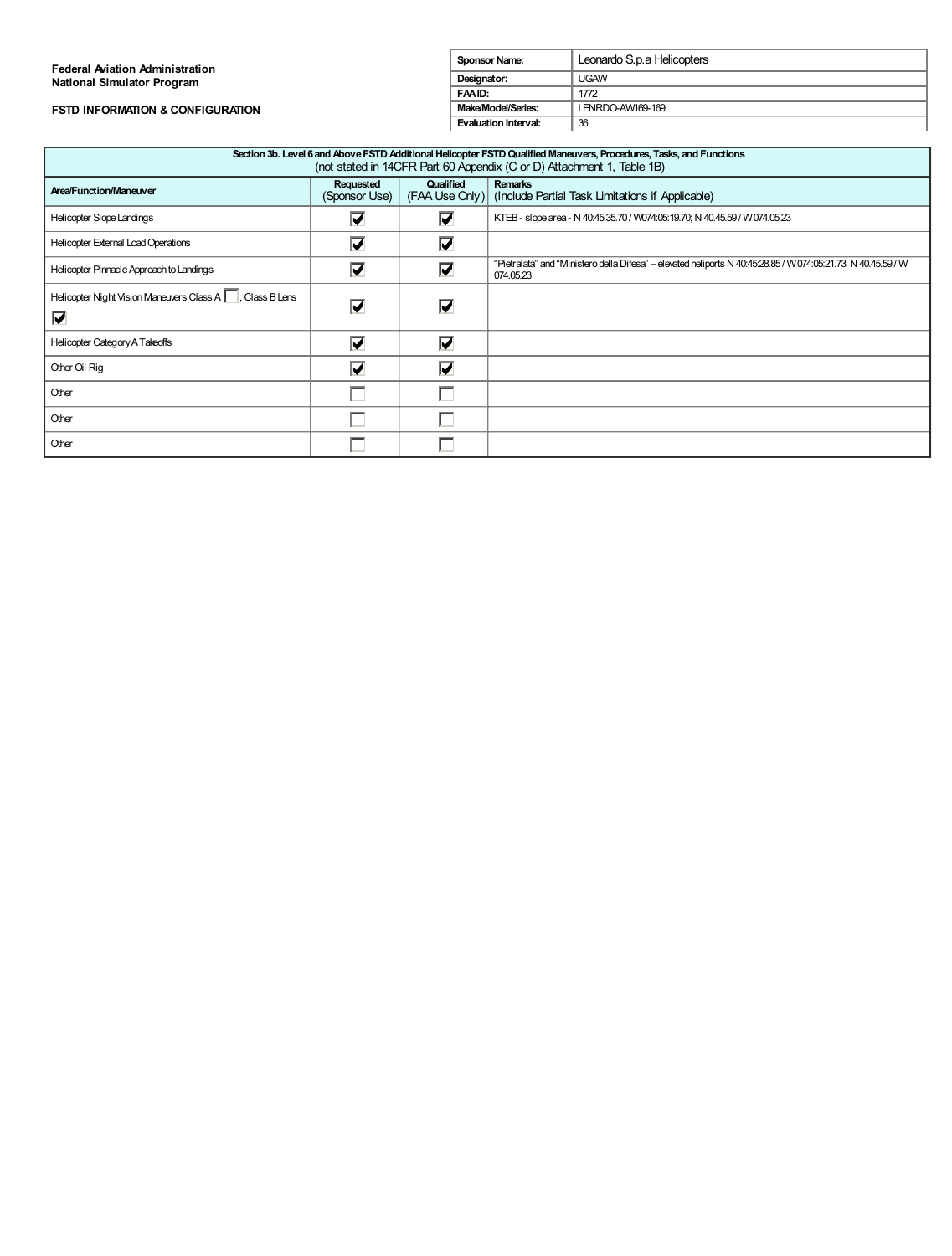**FSTD INFORMATION & CONFIGURATION**

| <b>Sponsor Name:</b> | Leonardo S.p.a Helicopters |  |  |
|----------------------|----------------------------|--|--|
| Designator:          | <b>UGAW</b>                |  |  |
| FAAID:               | 1772                       |  |  |
| Make/Model/Series:   | LENRDO-AW169-169           |  |  |
| Evaluation Interval: | 36                         |  |  |

| Section 3c. Level 4 & 5 FSTD Optionally Qualified Maneuvers, Procedures, Tasks, and Functions<br>(as defined in Table B1B and D1B) |                            |           |                                                                              |
|------------------------------------------------------------------------------------------------------------------------------------|----------------------------|-----------|------------------------------------------------------------------------------|
| Area/Function/Maneuver                                                                                                             | Requested<br>(Sponsor Use) | Qualified | Remarks<br>(FAA Use Only)   (Include Partial Task Limitations if Applicable) |
| Preflight Procedures                                                                                                               |                            |           |                                                                              |
| Preflight Inspection (flight deck only).                                                                                           | L.                         | L.        |                                                                              |
| <b>Engine Start</b>                                                                                                                | г                          |           |                                                                              |
| Pre-takeoff Checks.                                                                                                                | г                          |           |                                                                              |
| In-Flight Maneuvers                                                                                                                |                            |           |                                                                              |
| Approach to Stalls                                                                                                                 | г                          | Г         | (Level 5 Only)                                                               |
| Engine Failure (procedures only)                                                                                                   | Г                          |           | (Level 5 Only)                                                               |
| Specific Flight Characteristics incorporated into user's approved<br>flight training program                                       | г                          | г         |                                                                              |
| <b>Instrument Procedures</b>                                                                                                       |                            |           |                                                                              |
| Standard Terminal Arrival / Flight Management System Arrival                                                                       | Г                          |           | (Level 5 Only)                                                               |
| Holding                                                                                                                            | Г                          |           | (Level 5 Only)                                                               |
| Precision Instrument, all engines operating                                                                                        | г                          |           | (Level 5 Only)                                                               |
| Non-Precision Instrument, all engines operating                                                                                    | г                          |           | (Level 5 Only)                                                               |
| Missed Approach                                                                                                                    | L.                         |           | (Level 5 Only)                                                               |
| Landings and Approaches to Landings                                                                                                |                            |           |                                                                              |
| Visual Approaches (normal, steep, shallow) with visual system                                                                      | г                          | Е         | (Helicopter Only)                                                            |
| Normal and Abnormal Procedures                                                                                                     |                            |           |                                                                              |
| Powerplant                                                                                                                         | г                          |           |                                                                              |
| Fuel System.                                                                                                                       | г                          |           |                                                                              |
| <b>Electrical System</b>                                                                                                           | L                          |           |                                                                              |
| Environmental and Pressurization Systems                                                                                           | E                          | L         |                                                                              |
| Fire Detection and Extinguisher Systems                                                                                            |                            |           |                                                                              |
| Navigation and Avionics Systems                                                                                                    |                            |           |                                                                              |
| Automatic Flight Control System, Electronic Flight Instrument<br>System, and Related Subsystems.                                   | Г                          | L         |                                                                              |
| <b>Flight Control Systems</b>                                                                                                      | Г                          |           |                                                                              |
| Anti-ice and Deice Systems                                                                                                         |                            |           |                                                                              |
| Aircraft and Personal Emergency Equipment                                                                                          | Г                          | г         |                                                                              |
| <b>Emergency Procedures</b>                                                                                                        |                            |           |                                                                              |
| Emergency Descent (Max Rate)                                                                                                       | Г                          | 匚         | (Level 5 Only)                                                               |
| Inflight fire and smoke removal                                                                                                    | П                          | Г         | (Level 5 Only)                                                               |
| Rapid Decompression                                                                                                                | Г                          | Г         | (Level 5 Only)                                                               |
| Emergency Evacuation                                                                                                               | Г                          | 口         |                                                                              |
| Post flight Procedures                                                                                                             |                            |           |                                                                              |
| After-Landing Procedures                                                                                                           | г                          |           |                                                                              |
| Rotor brake operation.                                                                                                             | Г                          | Г         | (Helicopter Only)                                                            |
| Abnormal/emergency procedures                                                                                                      | Г                          | г         |                                                                              |
| Other                                                                                                                              |                            |           |                                                                              |
| Other                                                                                                                              | Г                          | Г         |                                                                              |
| Other                                                                                                                              | Е                          | г         |                                                                              |
| Other                                                                                                                              | г                          |           |                                                                              |
| Other                                                                                                                              | Г                          | Е         |                                                                              |